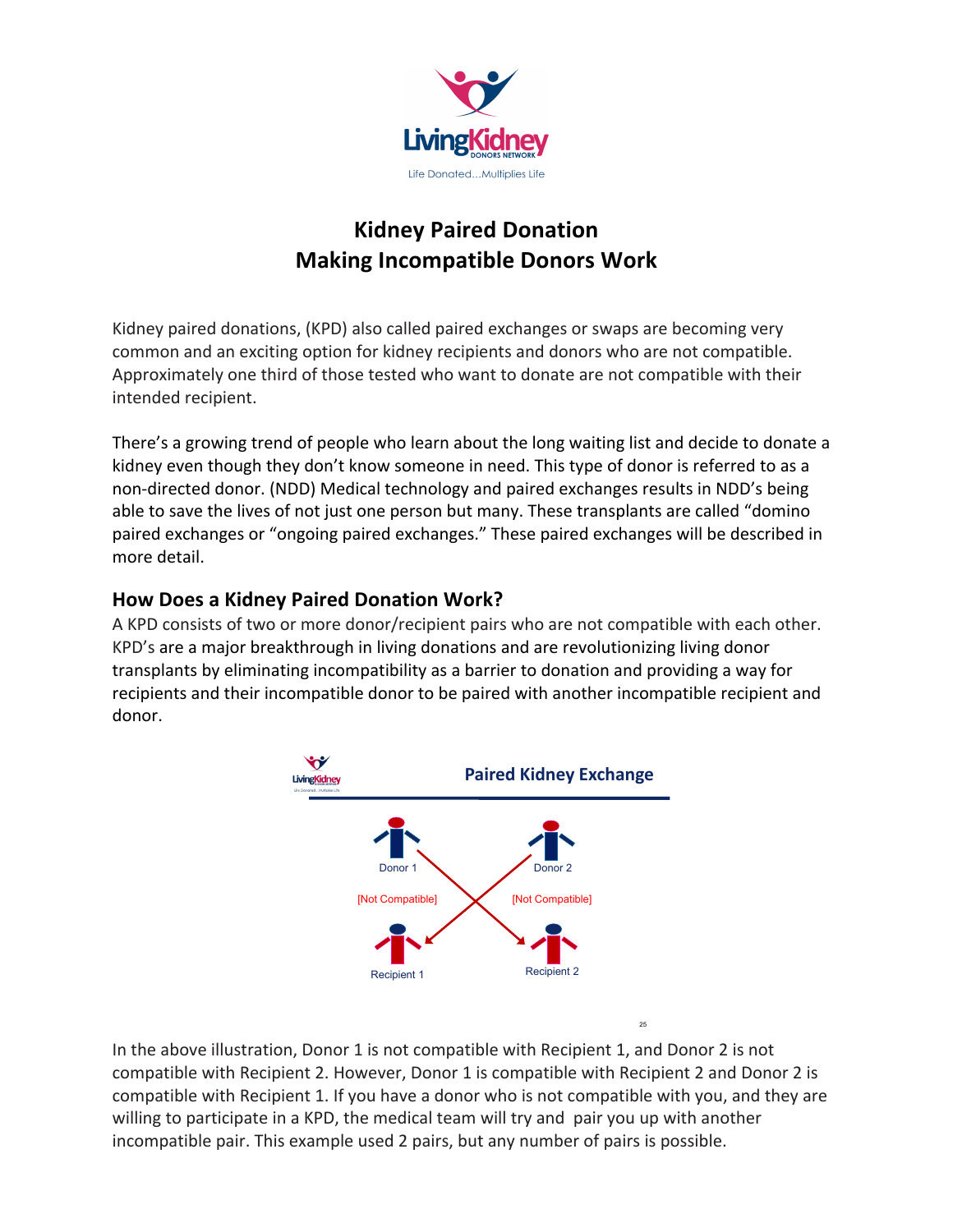#### **Compatible Paired Exchanges**

In a compatible paired exchange the donor and recipient are compatible, but are interested in becoming part of a paired exchange. As an incentive for compatible pairs to get involved in a paired exchange the recipient of that pair will benefit by at least one of the following:

- 1. Their new donor will be younger than their current donor.
- 2. The new donor's kidney may be a better size for them. i.e. they may weigh 190 pounds and their donor weighs 110 pounds...the new donor may weigh 180 pounds.
- 3. The new donor may be a better HLA match. i.e. their current donor may be a zero out of 6 match and the new donor may be a 5 or 6 out of 6 match.

### **Domino Kidney Paired Donations – The Power of Non-Directed Donors (NDD)**

A Domino KPD starts with a NDD. Instead of just one person benefiting from the NDD gift, many recipients with an incompatible donor can benefit. The difference in the illustration shown below from the KPD from above is that Donor #2 is not compatible with either recipient #1 or #2. As such, the non-directed donor allows the other pairs to be exchanged, and have a "domino" effect. With the extra donor another recipient can benefit, that recipient can come from the national kidney transplant waiting list.



## **Ongoing Donor Chains (Also called Never Ending Donor Chains)**

Non-directed donors have begun initiating donor chains that have the potential of benefiting and an unlimited number of recipients.

In the example below, donor, #2 does not donate in this exchange. Donor #2 is referred to as the "bridge donor" for the next "chain" of transplants. Donor #2 functions in the same role as the non-directed donor in this example. This chain could continue, over and over again with a new bridge donor each time. This example uses 2 pairs and the non-directed donor, but any number of pairs could be transplanted in each chain.